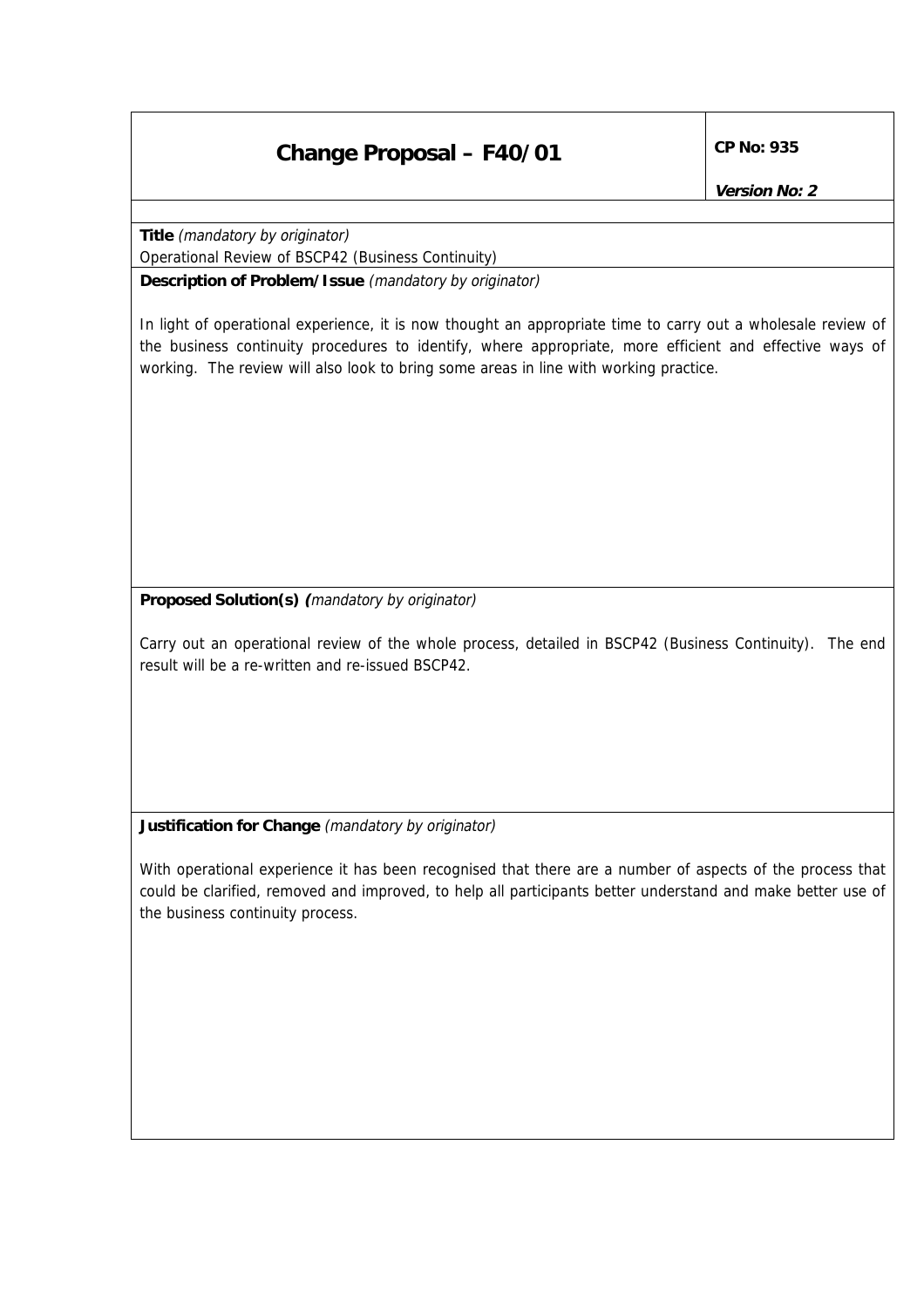|                                                                                          | <b>Change Proposal - F40/01</b>                            | CP No: 935<br>Version No: 2 |
|------------------------------------------------------------------------------------------|------------------------------------------------------------|-----------------------------|
| Configurable Items Potentially Affected by Proposed Solution(s) (optional by Originator) |                                                            |                             |
| None                                                                                     |                                                            |                             |
| None                                                                                     | Impact on Core Industry Documents (optional by originator) |                             |
| None                                                                                     | Related Changes and/or Projects (mandatory by BSSCo)       |                             |
|                                                                                          | Requested Implementation Date (mandatory by originator)    |                             |
| The next appropriate release.                                                            |                                                            |                             |
| Reason:                                                                                  |                                                            |                             |
|                                                                                          |                                                            |                             |
|                                                                                          |                                                            |                             |
|                                                                                          |                                                            |                             |
|                                                                                          |                                                            |                             |
| Agreed Release/Implementation Date (mandatory by BSCCo)                                  |                                                            |                             |
|                                                                                          |                                                            |                             |
| <b>Originator's Details:</b>                                                             |                                                            |                             |
| <b>BCA Name</b>                                                                          | Ijeoma Obi                                                 |                             |
| Organisation                                                                             | <b>ELEXON</b>                                              |                             |
| <b>Email Address</b>                                                                     | ijeoma.obi@elexon.co.uk                                    |                             |
| Date                                                                                     | 07 January 2003                                            |                             |
|                                                                                          |                                                            |                             |